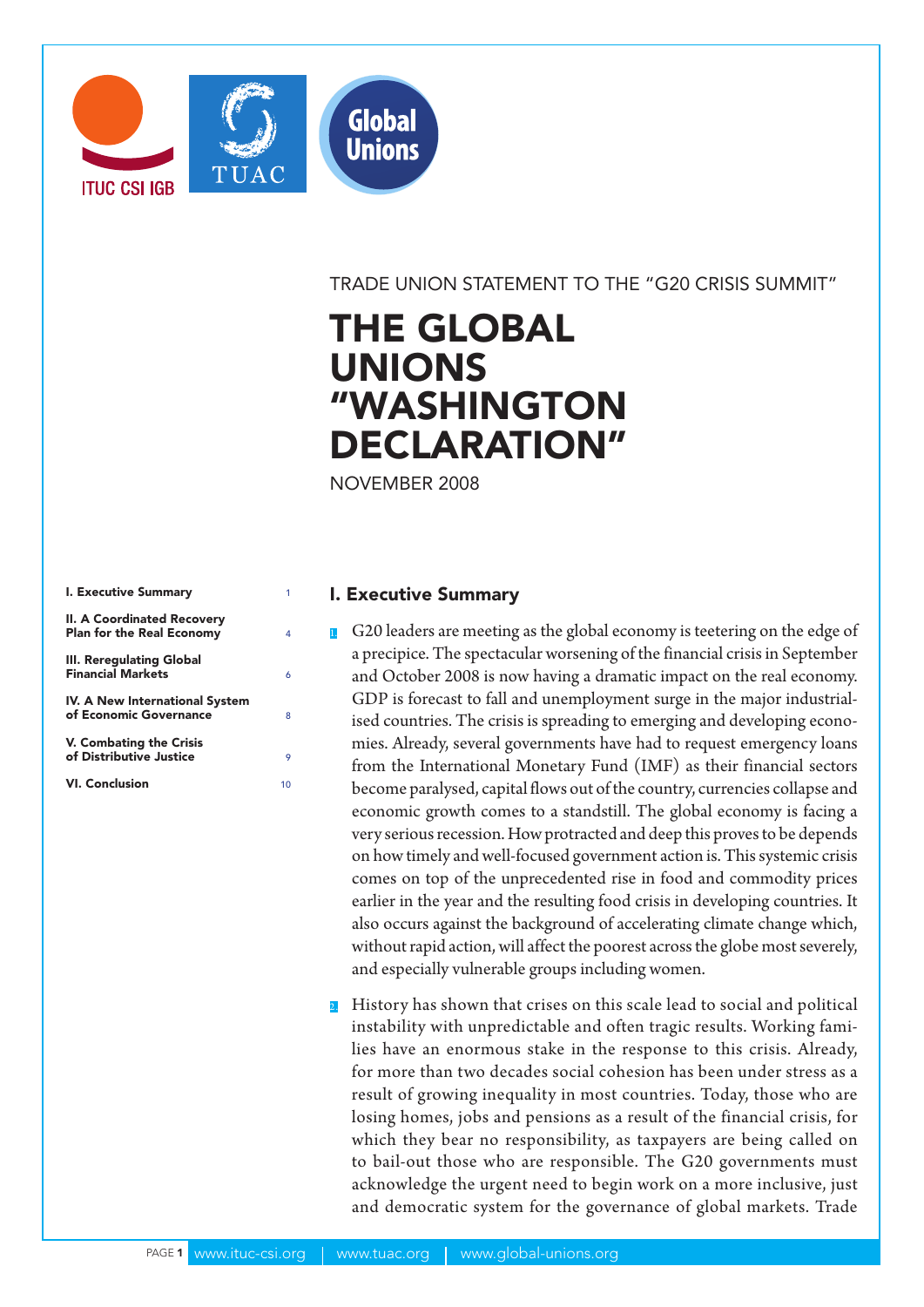unions must have a seat at the table and be part of the crucial negotiations that will be held in the different institutions, during the months ahead.

- The current economic crisis began in the US as a conjunction of a housing crisis, a credit market crisis and, increasingly, an employment crisis. Each of these crises is serious enough in itself, but their interaction makes for a particularly complex and dangerous dynamic in the real economy. Housing prices have collapsed, foreclosures have surged and trillions of dollars have been drained from household net worth. Consumers are pulling back sharply as their wealth declines, slowing the economy and forcing employers to shed jobs and cut wages and benefits. The continuing decline of housing prices also aggravates the credit crisis as the value of mortgage-backed assets continues to undermine the balance sheets of under-capitalized financial institutions. Unless the decline in asset prices and employment is halted, the banking system will continue to haemorrhage. This vicious circle is now repeating itself in other industrialised countries and in emerging economies originally thought to be immune.
- <sup>4</sup>. The entry of governments into the financial markets to nationalise banks, guarantee deposits, buy up bad debts and recapitalise the banking systems across the US and Europe, is necessary. However it is unacceptable that governments nationalise the losses of financial capital and let financial institutions privatise the profits. This most serious economic crisis since the Great Depression of the 1930s must mark an end to an ideology of unfettered financial markets, where self-regulation has been exposed as a fraud and greed has overridden rational judgement to the detriment of the real economy. A national and global regulatory architecture needs to be built so that financial markets return to their primary function: to ensure stable and cost-effective financing of productive investment in the real economy. Beyond this governments and international institutions must establish a new economic order that is economically efficient and socially just – a task as ambitious as that confronted by the meeting in Bretton Woods in 1944.
- The leaders of the major nations meeting in Washington must set in train a process to work with countries beyond the G20, in order to:
	- **Initiate a major recovery plan** to stabilise global capital markets, move economies rapidly out of recession, stave off the risks of a global depression and get back on the track of creating decent work. There should be further coordinated interest rate cuts as necessary. Governments should bring forward infrastructure investment programmes that can stimulate demand growth in the short term and raise productivity growth in the medium term. Now is the time to move forward with a "Green New Deal" to create jobs through alternative energy development and energy saving and conservation. Tax and expenditure measures should be introduced to support the purchasing power of middle and low income earners. Development assistance budgets need to be maintained to the Least Developed Countries (LDCs) to help meet the Millennium Development Goals (MDGs) with the adoption of binding commitments and a timetable to meet the UN target of 0.7 % of GDP.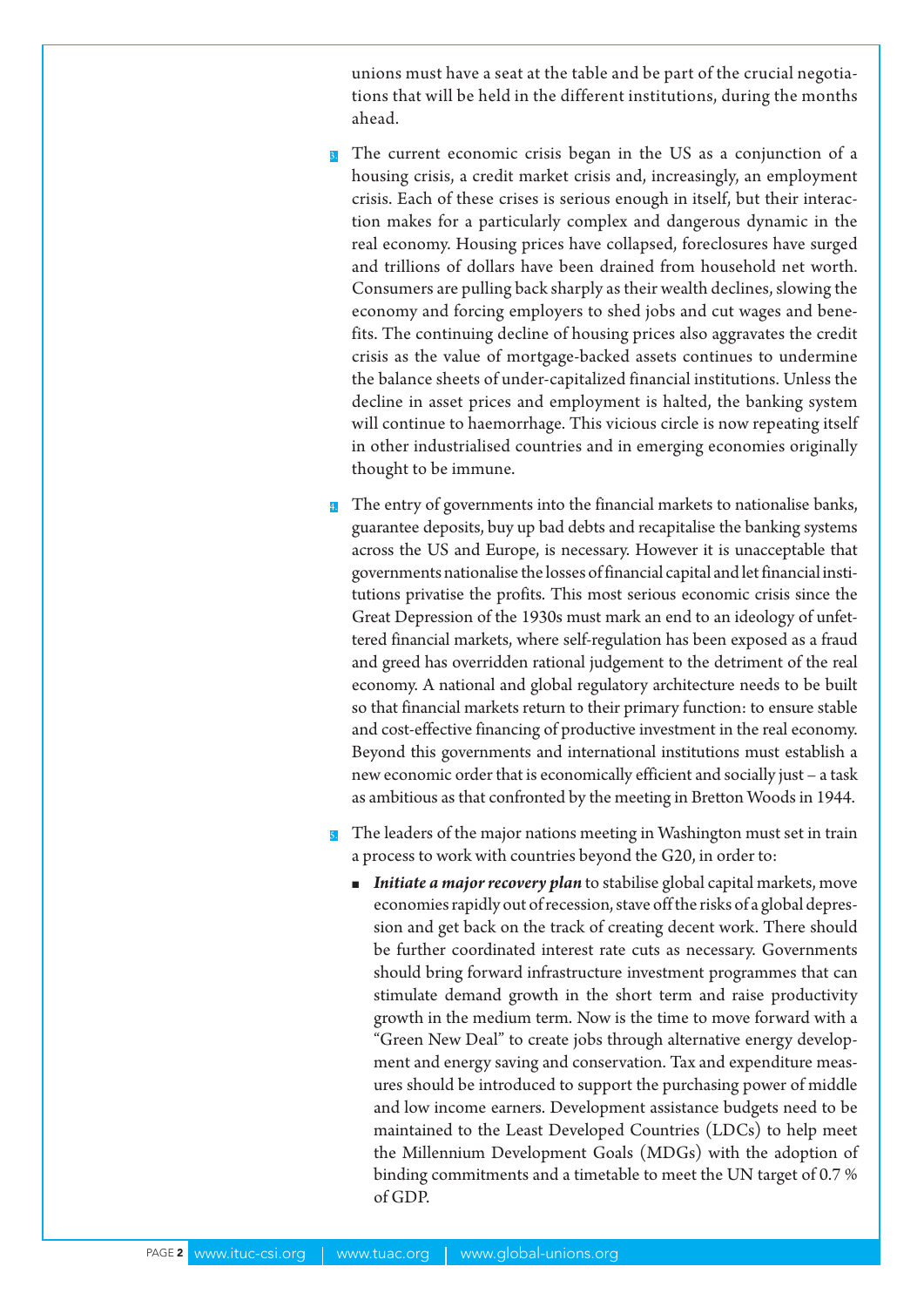- **Ensure that a financial crisis on such a scale never happens again.** For two decades most governments, together with the International Financial Institutions (IFIs), have promoted the lightly regulated 'new financial architecture' that has characterised the global financial markets responsible for this crisis. Governments have now been forced to intervene to save the banking system; the quid pro quo must be properly regulated financial institutions. The agenda must cover: the public accountability of central banks; counter-cyclical asset requirements and public supervision for banks; the regulation of hedge funds and private equity; the reform and control of executive compensation and corporate profit distributions; the reform of the credit rating industry; the ending of offshore tax havens; the taxation of international financial transactions; proper consumer protection against predatory lending and aggressive banking sales policy; and active housing and community-based financial service public policies. The new system needs to reflect the requirements of all regulators; bank regulators, tax and competition authorities, and governance and consumer bodies in each country. There must be no more piecemeal approaches to reform.
- **Establish a new structure of economic governance for the global** *economy.* This must go beyond financial markets or currency systems to tackle all the imbalances of growth and capital flows that contributed to the crisis. Just as the post-World War II economic settlements included the strengthening of the International Labour Organisation (ILO), in parallel with the creation of the United Nations, the new postcrisis settlement must address international economic governance. Governments must start work on the necessary structures. But this debate should not be held between bankers and finance ministry officials, behind closed doors. Trade unions must have a seat at the table.
- **n** Combat the explosion of inequality in income distribution that lies *behind this crisis.* The new system of economic governance must tackle the crisis of distributive justice that has blighted the global economy. It must ensure more balanced growth in the global economy between regions, as well as within countries, between capital and labour, between high and low income earners, between rich and poor, and between men and women.
- **6** The G20 meeting should mark the beginning of a process. The agenda for change must be progressed at other meetings in the months ahead; notably at the Follow-up International Conference on Financing for Development, to be held in Doha at the end of the month. At the subsequent Conference of the Parties to the United Nations Framework Convention on Climate Change (UNFCCC), being held in Poznan in December, there must be pledges of immediate assistance from industrialised countries to enable more technology transfer and climate change adaptation in developing countries. This would further contribute to establishing the trust that is required to successfully conclude the current climate change negotiations by the end of 2009. The G8 meetings in Italy, as well as the meetings of the IFIs and the Organisation for Economic Cooperation and Development (OECD) in 2009, must all be used to maximum effect – there can be no return to 'business as usual'.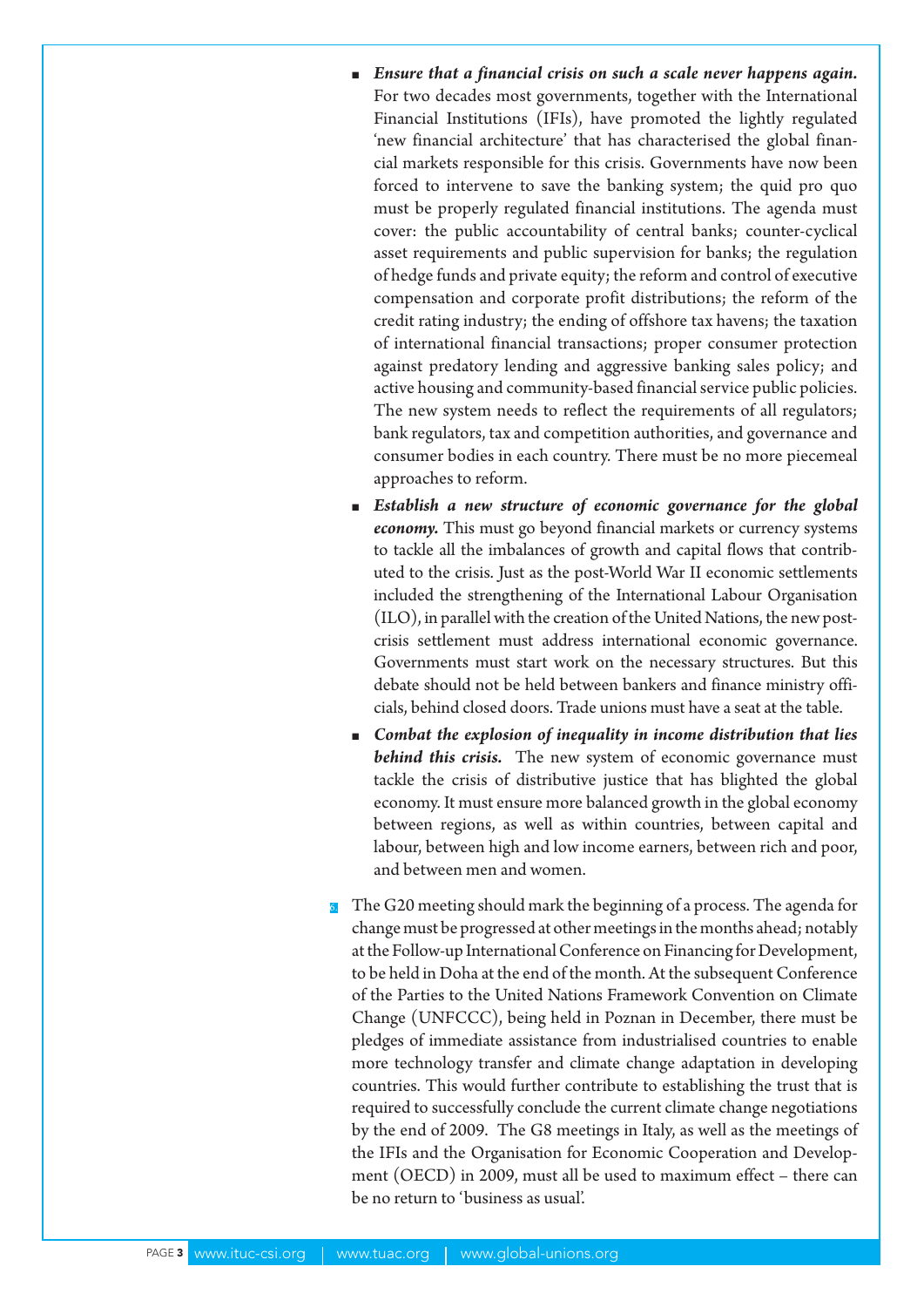## II. A Coordinated Recovery Plan for the Real Economy

- 7. The mounting financial chaos is taking its toll on the real economy with sharply falling employment in the US and the UK now spreading into the Euro Zone and threatening a global recession. Falls in GDP are forecast for the US and the Euro-zone for most of 2009. Unemployment rates in the OECD are forecast to jump by 20% in the six months ahead, although this may well prove to be an underestimate. In several emerging and developing countries, particularly those with highly leveraged banking systems or running large current-account deficits, massive job cuts are taking place and real household incomes are falling. Capital is leaving many developing countries that can ill afford the loss of investment, and the problems are being compounded by the reduction of remittances by migrant workers, many of whom are also losing their jobs. The ILO has forecast that global unemployment will rise from 190 million in 2007 to 210 million in 2009, with the number of working poor on less than a dollar a day rising by 40 million and those on 2 dollars a day by 100 million.
- 8. Government leaders and central bankers must not repeat the calamities of the 1930s, with efforts to balance budgets, cut wages and 'beggar thy neighbour' exchange rate and currency policies. Instead the G20 leaders must put in place a coordinated recovery plan targeted at stimulating the real economy nationally and globally.
- Further coordinated reductions in interest rates by central banks are needed in Europe and the US. Fiscal stabilisers, such as unemployment benefit schemes, must be strengthened and supplemented by direct job creation schemes, where necessary. Fiscal stimuli should target increases in aggregate demand of sufficient magnitude to revitalise the real economy: employment, wage and household disposable income growth. Tax and expenditure measures must be targeted at low and middle income families who are suffering most in the current situation and who, having higher consumption rates, will feed this back into consumption, production and hence employment most rapidly.
- 10. In developing and emerging countries, governments should similarly counter economic slowdown through monetary policy, by supporting job creation programmes and extending or creating social safety nets. The IFIs must not repeat the errors of the Asian financial crisis a decade ago by pressuring countries to increase interest rates, cutting back government spending and allowing widespread bank failures – the opposite of what industrialised countries are doing today. Instead developing countries should be encouraged to maintain levels of employment and offer government assistance to the most vulnerable sectors of the population.
- **11.** The opportunity should be taken to launch a "Green New Deal", as called for by the United Nations Environment Programme (UNEP) and the ILO in the Green Jobs report. This is the time to aid economic recovery through environmentally responsible investment designed to create jobs in the short-term, including for youth and women, and to reduce greenhouse gas emissions in the medium term. Measures to promote energy saving through retrofitting buildings will be particularly employment intensive, thus supporting the hard-hit construction industry. Public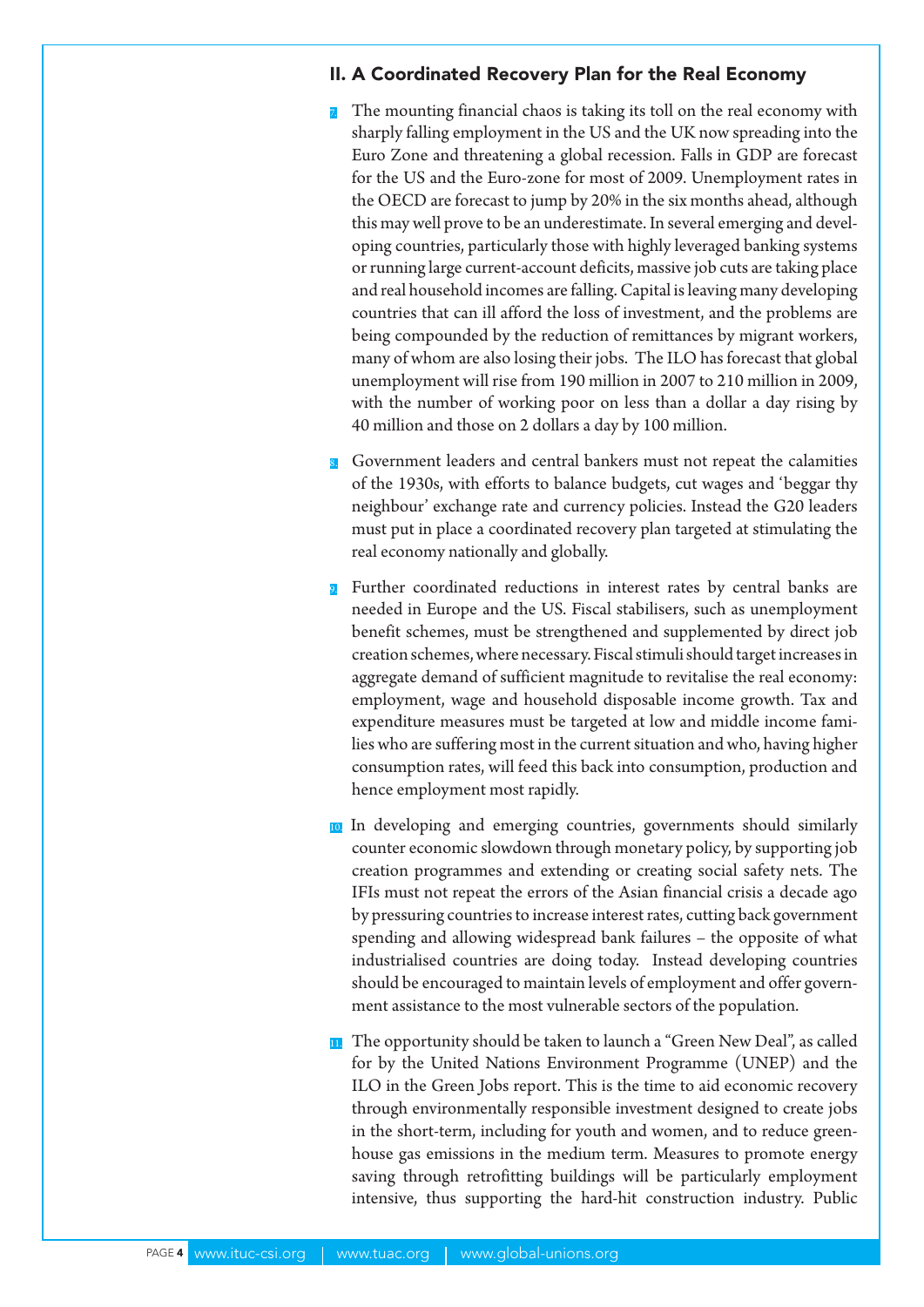investment in infrastructure, mass transportation, and alternative energy sources will also stimulate green job creation. Long term and productivity enhancing investment in public infrastructure – schools, hospitals, clean water and sanitation as well as public transport and energy – will not only help national economies to avert or climb out of recession, but will also lay the basis for millions to overcome poverty.

- $12$ . Beyond infrastructure, this is also the time to invest in people in their education and health, and in care for the very young and the aged. 18 million new teachers must be trained just to meet the goal of quality education for all primary age children by the year 2015. Millions more teachers and instructors are needed for vocational education and training for skills that underpin the real economy and for retraining of working people as economies restructure.
- 13. The new US Administration must introduce a comprehensive plan that combines raising the income of low- and middle-income workers, reinforcing safety nets, including unemployment benefits, an expanded food stamp programme, aid to state and local government with ambitious federal government spending on education and infrastructure. The right to organise must be restored and the US brought into compliance with ILO core labour standards.
- 14. Japan will be particularly vulnerable should the crisis deepen in Asian emerging economies. The authorities must take measures to rebalance the economy in favour of domestic demand, as current growth relies almost exclusively on exports, hit by the massive appreciation of the Yen. Increases in real wages are now crucial to raise demand and should be backed up by fiscal policy in support of household consumption and to counter growing inequalities.
- 15. In the EU, coordination of the different fiscal policy initiatives of member states needs to be drastically improved and brought together under an improved mechanism of economic governance. European trade unions have called for the establishment of a European investment fund to promote investment in renewable energies, energy savings, innovation and European infrastructure networks. Investment projects must not be blocked by a misguided application of the Stability and Growth Pact. The European Central Bank (ECB), while active in providing liquidity to stem the banking crisis, mistakenly raised interest rates as recently as summer 2008. The ECB must make a contribution to recovery in Europe and global readjustment by continuing to reduce rates. A Supervisory Board comprising European social partners and members of the ECB's Executive Board should be set up.
- 16. The recovery packages should also be designed to redress the underlying fundamental economic imbalances that have produced the current crises. These are notably the imbalance between the US and other parts of the global economy, the imbalance between finance and the real economy and the imbalance of bargaining power between workers and their employers. Those economies that have surpluses should redirect them to supporting domestic consumption and productive investment. Trade union rights should be fully respected and promoted so that workers can improve their living standards.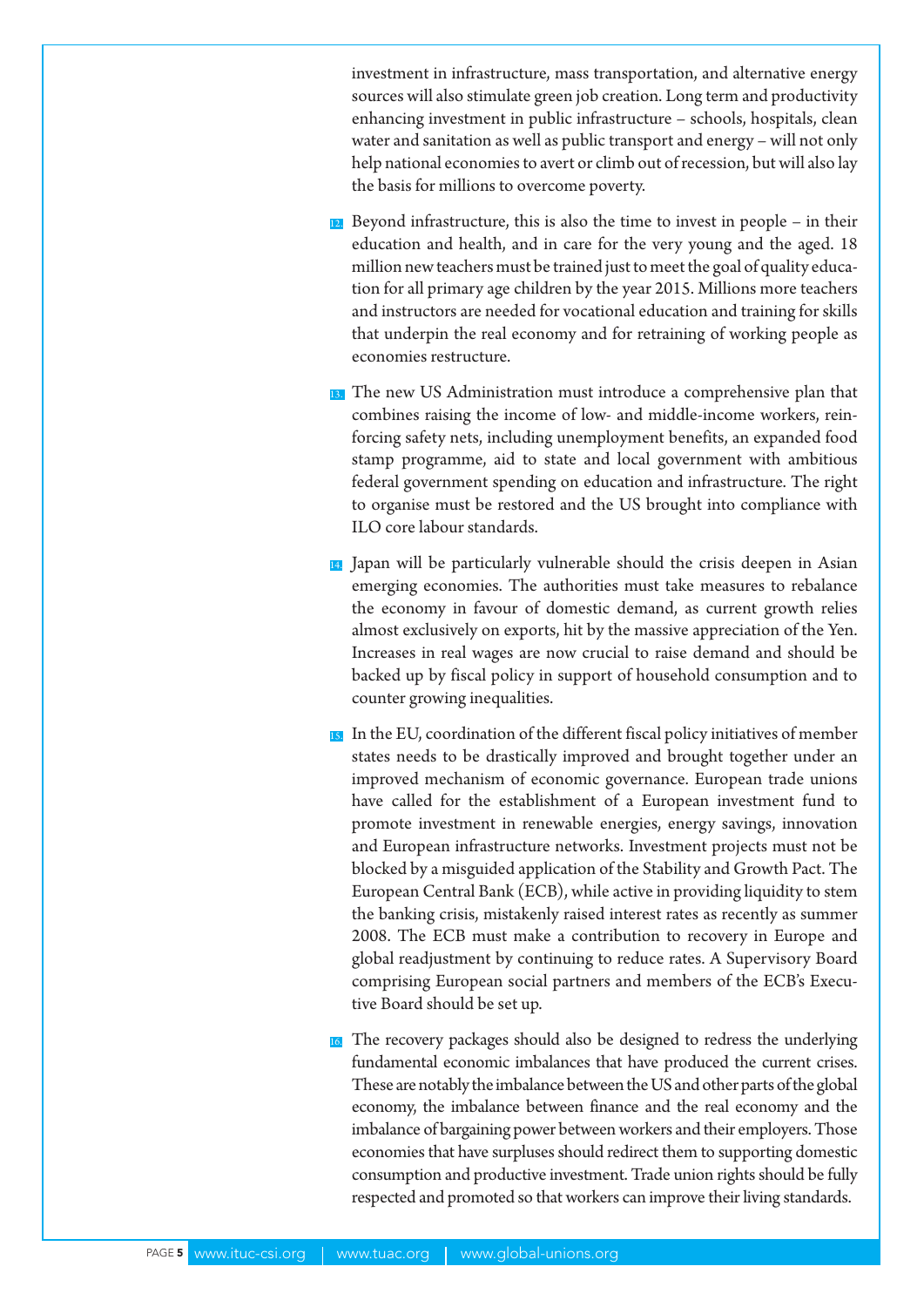- **17.** A new approach to fiscal responsibility must accompany a global New Deal. The worst error in the current circumstances would be to cut public sector budgets further. There must be a renewed commitment to the provision of publicly financed, quality public services. Rethinking the responsibilities of both the private and public sectors must include responsible resourcing of the public sector through fair taxation and a new commitment to efficiency and the ethical value of quality public services, in which the organizations representing public employees can play a key role.
- <sup>18</sup>. The international community must swiftly expand emergency loans through the IMF and increase assistance from the World Bank and UN agencies to the many developing and emerging countries that are likely to be in situations of balance-of-payments deficits because of the financial crisis and continued high food and fuel prices. The UN's Food and Agriculture Organisation (FAO) estimated that the between 2004 and 2007, the number of undernourished people in the world had increased by 9% to reach 923 million, before the food prices spiked further in 2008. Longer-term overseas development assistance (ODA) must also be scaled up. At a minimum, industrialised-country governments must fulfil the commitments they made at the G8 Gleneagles Summit to increase the level of ODA.

## III. Reregulating Global Financial Markets

- 19. For two decades most governments, together with the IFIs, have promoted the lightly regulated 'new financial architecture that has characterised the global financial markets responsible for this crisis: irresponsible deregulation that favours excessive leverage of financial institutions – including investment banks, hedge funds and private equity – and the 'financial innovation' of securitised credit risk transfers that exported bad debt under the guise of structured products. The business of structured finance created the illusion of low risk, low-cost capital. As the crisis revealed, risks were not spread but hidden. Coupled with 'pro-cyclical' banking accounting rules and rigid capital requirements, the credit crunch that followed the collapse of the structure finance industry created a self-perpetuating, asset depressing process in the banking sector.
- 20. The interventions made by central banks and governments over past weeks in an attempt to restore confidence, stabilise credit markets and inject new capital are necessary to save the banking system. The banking solvency crisis follows a decade of excessive 'shareholder value' model of corporate governance and corporate short-termism. The money that was wasted in generous dividends, share buybacks and grotesquely large executive compensation packages in the past 2003-2006 'growth cycle' is now badly needed as banks search for fresh money to recapitalise their balance sheets. As large parts of the financial system are being supported by the public taxpayer, trade unions insist that governments take equity stakes and act as activist investors in order to protect the public interest and ensure that taxpayers are eventually reimbursed.
- 21. Governments continue to talk up the April 2008 recommendations of the Financial Stability Forum (FSF), which cover banks' capital requirements,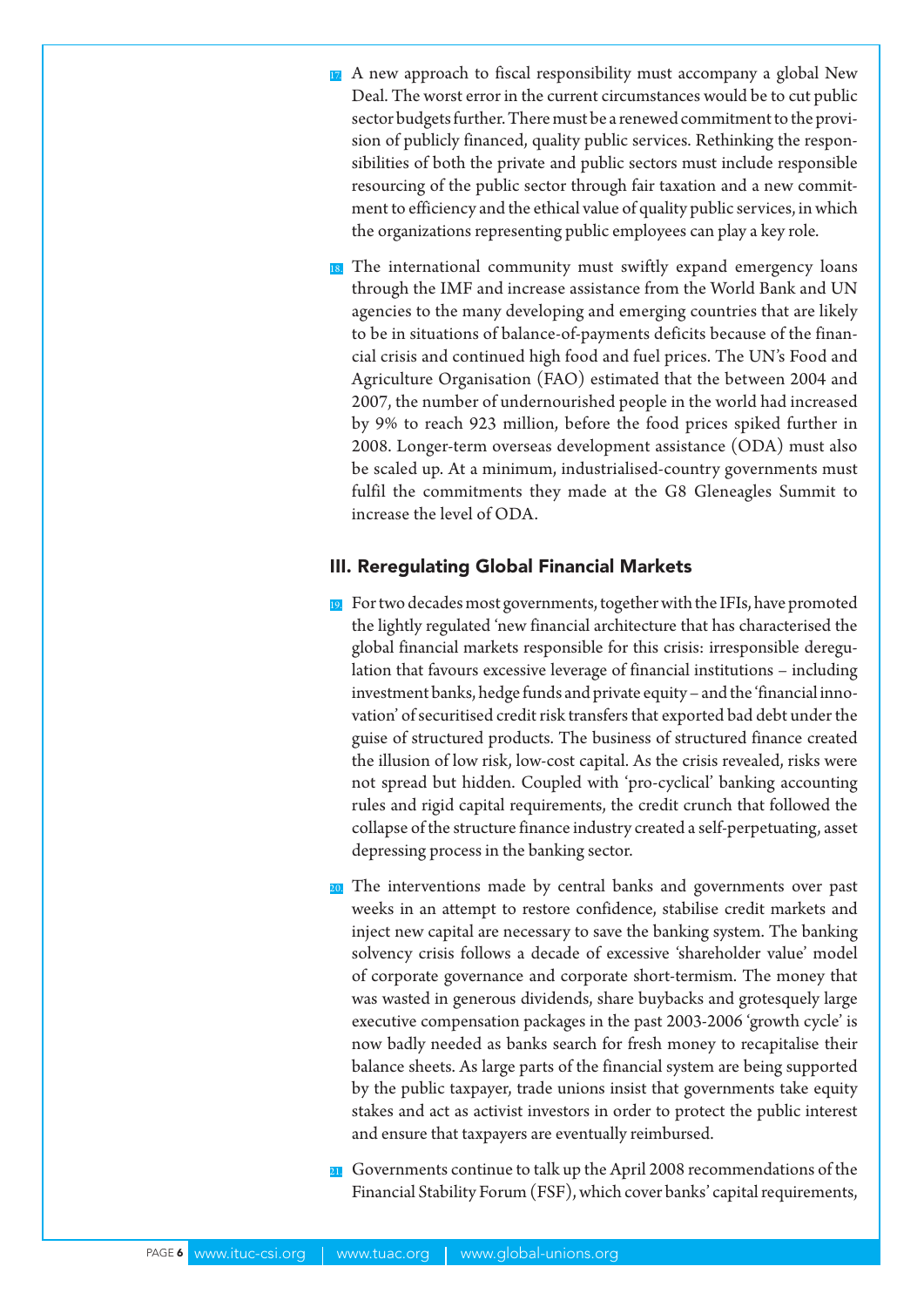risk management policy, oversight of structured products and credit rating agencies. As welcome as these recommendations may be, they can now be seen to be seriously inadequate. Action must be taken to address the tax and regulatory measures that have allowed market makers to take excessive risks.

- 22. International cooperation must go far beyond what is currently under consideration –reviewing prudential rules for banks and 'encouraging' more transparency. It is the national and global regulatory architecture that needs to be restored so that financial markets return to their primary function: to ensure stable and cost-effective financing of the real economy. The leaders must authorise work to begin on a blueprint for reregulated financial markets, which must include:
	- m Ensuring that central banks are publicly accountable for their actions and have the necessary mandate to deter and detect speculative financial bubbles;
	- m Ensuring active supervision, proper counter-cyclical asset requirements and accounting rules for banks and large financial conglomerates;
	- m Prohibiting all forms of off-balance sheet transaction;
	- $\blacksquare$  Submitting foreign investments and capital flows to proper domestic regulation, including observance of internationally recognised governance and transparency standards;
	- Promoting community-based financial services such as cooperative and mutual systems and targeted micro-finance schemes negotiated with national social partners;
	- m Improving consumer protection so as to protect households against predatory lending and aggressive sales policies by banks;
	- $\blacksquare$  Enhancing the social purpose of pension schemes to provide decent retirement in both pension funding and investment regulations;
	- m Establishing an international regime for taxing financial transactions the proceeds from which could help support financial institutions that bear social objectives, such as pension funds;
	- m Regulating credit risk transfers, derivatives and futures and addressing the oligopolistic structure of the credit rating agency industry, including by establishing public agencies and developing non-financial sustainability rating;
	- m Regulating private investment firms such as hedge funds and private equity, and combating regulatory arbitrage within large financial groups and between jurisdictions;
	- $\blacksquare$  Adopting controls to limit speculative behaviours in trade exchanges including commodities and energy markets;
	- Curbing corporate short-termism by strengthening governance and tax rules on executive compensation, board of directors' responsibilities, risk management and distribution of corporate profits.
- 23. Strong action is also required to stem the loss of revenues to tax havens. Tax payers cannot be expected to bail out failing financial institutions when the same institutions have used tax havens to avoid paying their fair share of tax. All governments need to take the necessary steps to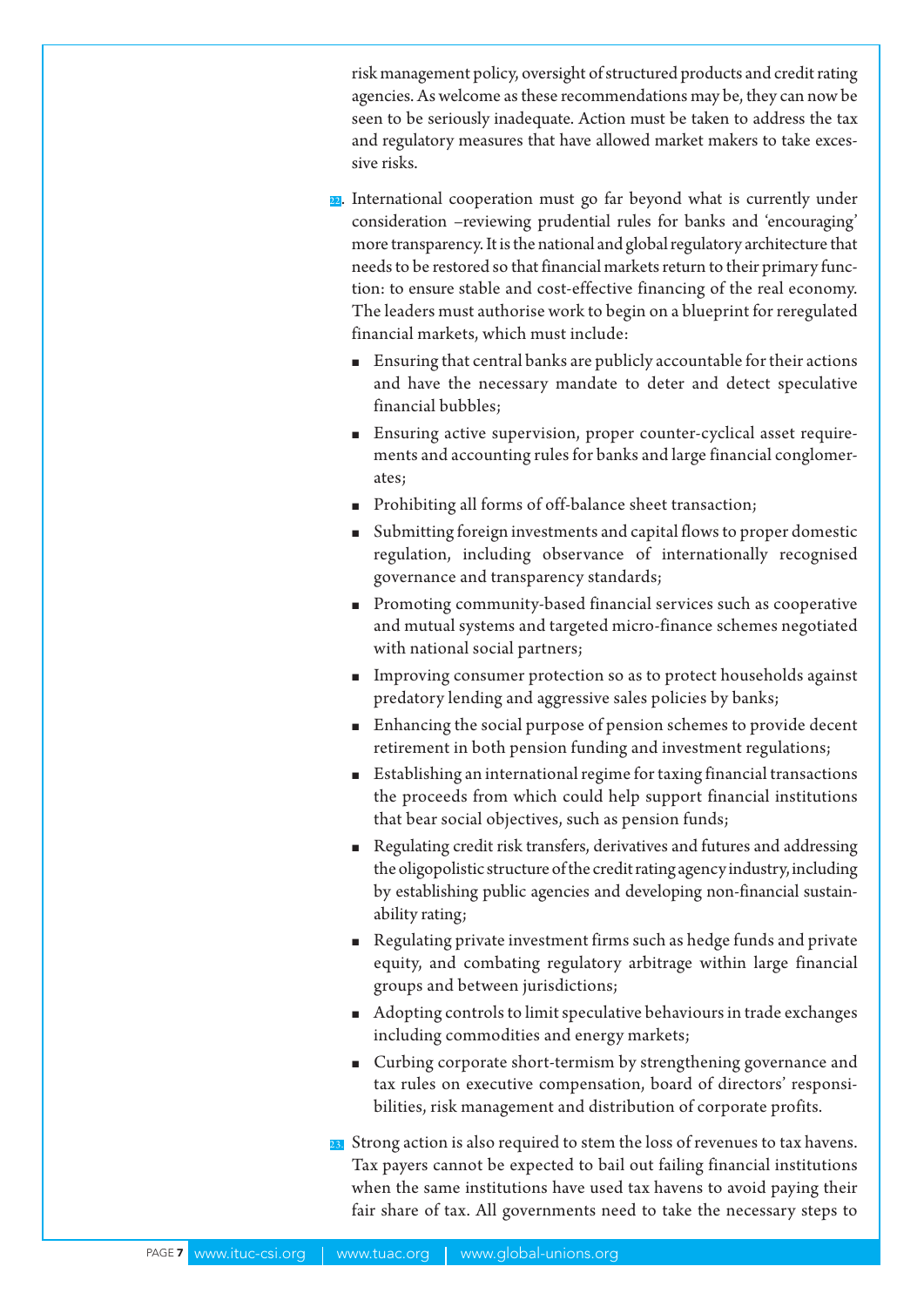protect their revenue base and to offset expected substantial reductions in corporate tax receipts. This will require strengthening the political support for the OECD's work in this area.

#### IV. A New International System of Economic Governance

- $24$ . It is now the time to reshape the global financial and economic architecture through a new set of 'Bretton Woods' negotiations that go beyond the exchange rate regime created at Bretton Woods in 1944. None of the existing institutions has the scope or the credibility to put in place such a structure. Governments must start the work, but the debate must not be held between bankers and finance ministry officials, behind closed doors. Trade unions represent the working families across the globe, who are the victims of the current crisis, and must be present at the table.
- 25. The institutional reforms must go beyond financial regulation and introduce economic management aimed at reducing the imbalances in the global economy. The persistence of structural current account and exchange rate imbalances within the OECD (particularly between the US, the Euro area and Asia) and imbalances with emerging economies have also contributed to the crisis. Emerging economies' accumulation of dollar holdings – and increasing investment by sovereign wealth funds (SWFs) – has provided much needed equity recapitalisation for badly hit banks and financial institutions. However, risks loom of disorderly adjustments – a brutal reversion of capital flows away from the dollar area in the face of continuing uncertainty in the US. Trade has the potential to boost economic growth, recovery and development, but only under the right conditions. Restoring the public legitimacy of the world trading system and concluding the Doha Round requires simultaneous progress on the enforcement of the protection of fundamental workers' rights through all international institutions, including the WTO, and on ensuring that developing countries are able to achieve economic recovery, employment and future industrial development.
- 26. Emerging economy and developing country governments must also be a central part of the new governance structure. Global Unions strongly support fairer and more democratic governance structure at the IFIs. In the case of the World Bank, whose mandate is focused on developing countries, there is a need for a deep and systematic reform which must result, at the very least, in parity of voting power between developing and industrialised countries. Both IFIs must also put an end to the economic policy conditionality that has characterised their interventions in developing countries over the past three decades. This has minimised rather than strengthened the application of fiduciary controls and respect for internationally agreed standards, including core labour standards. The deregulation, liberalisation and privatisation conditionalities of the IFIs, in addition to interfering with countries' own policy choices, have frequently led to serious and damaging impacts. This approach must be changed. The normative standards of the ILO, and notably core labour standards, must underpin the new governance system.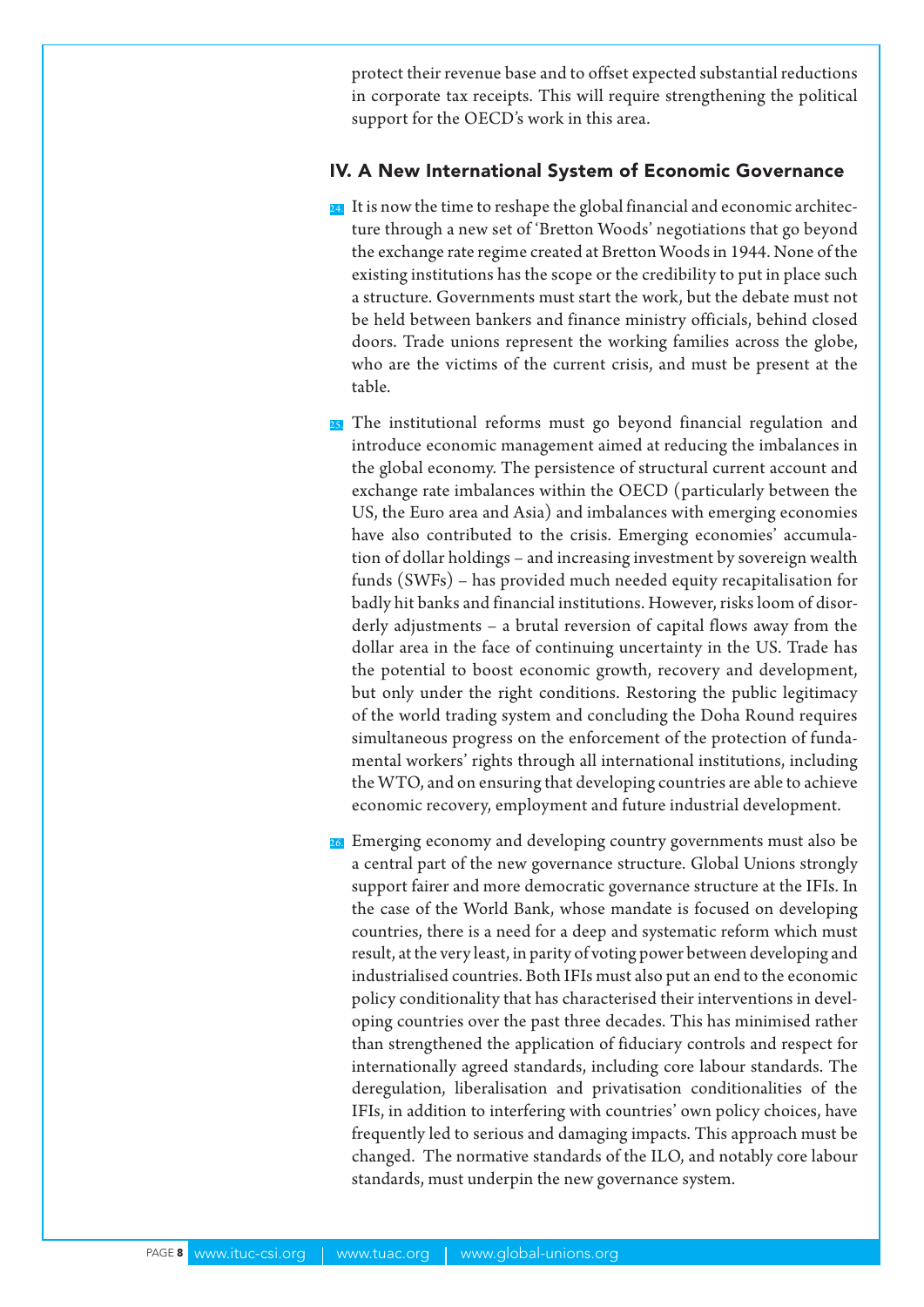## V. Combating the Crisis of Distributive Justice

- 27. Wage stagnation and the lack of purchasing power for working families are both a result of damaging policies and themselves a major factor behind the fall in household savings and the emergence of unsustainable debt that led to the mortgage crisis in many countries. Financial deregulation allowed creditors to promote borrowing against home equity as a substitute for income. Financial bubbles in asset prices, stimulated by excessive leverage and lax rules, substituted for sustainable growth based on shared earnings. There is a need for a new growth regime that – as was the case during the post-war period until the early 1980s – ensures balanced real wage growth in line with productivity increases. Fair responsible and progressive taxation should neither facilitate the accrual of fortunes, nor provide incentives for the pursuit of speculation, but rather contribute to growth.
- 28. Falling wage shares and growing inequality in two-thirds of the OECD countries have been documented in recent OECD and ILO reports. Governments in the industrialised countries must now begin to encourage and rebuild the institutions that help distribute income and wealth more fairly, as opposed to continuing to call for deregulation of labour markets and dismantlement of workers' protection. The crisis of distributive justice is more strongly apparent in non-OECD countries. Even before the food price crisis of 2007-2008 and the current financial crisis, the World Bank noted that in 46 developing countries out of 59 examined, inequality had increased over the previous decade. The worsening economic situation, on top of the explosion in food prices over the past year, will further accentuate income inequality and add to the deficit of decent work across the developing world, which has already been identified by the ILO.
- <sup>29</sup>. We urge the G20 governments to develop further the IMF emergency support for countries facing immediate crises that are beyond their means to resolve. There must be no austerity conditions attached to this support. Rather there should be 'positive conditionality', which assists countries to restore short-term growth, fair distribution of costs and benefits and long-term sustainability. Similarly, the World Bank should give priority to projects that are employment-intensive, extend social safety nets to the majority of developing-country workers currently without protection, and build up public services and infrastructure for sustainable growth. Proposals have to be agreed with workers organisations in the countries concerned. Governments must also agree emergency responses to the continuing food crisis, including action to counter speculation in food markets and to extend emergency support to the poorest. In the medium term, steps should be taken to expand sustainable food production and rebuild buffer stocks. Beyond this, governments must, in the coming months, identify the steps to be undertaken to ensure that they meet their commitments on ODA and the MDGs.

30. We underline the need for G20 governments to take action to strengthen the social dimension of globalisation and to ensure the application of universal standards by multinational companies, wherever they operate. We call on developing and emerging countries to adhere to the OECD Guidelines for Multinational Enterprises, which are consistent with ILO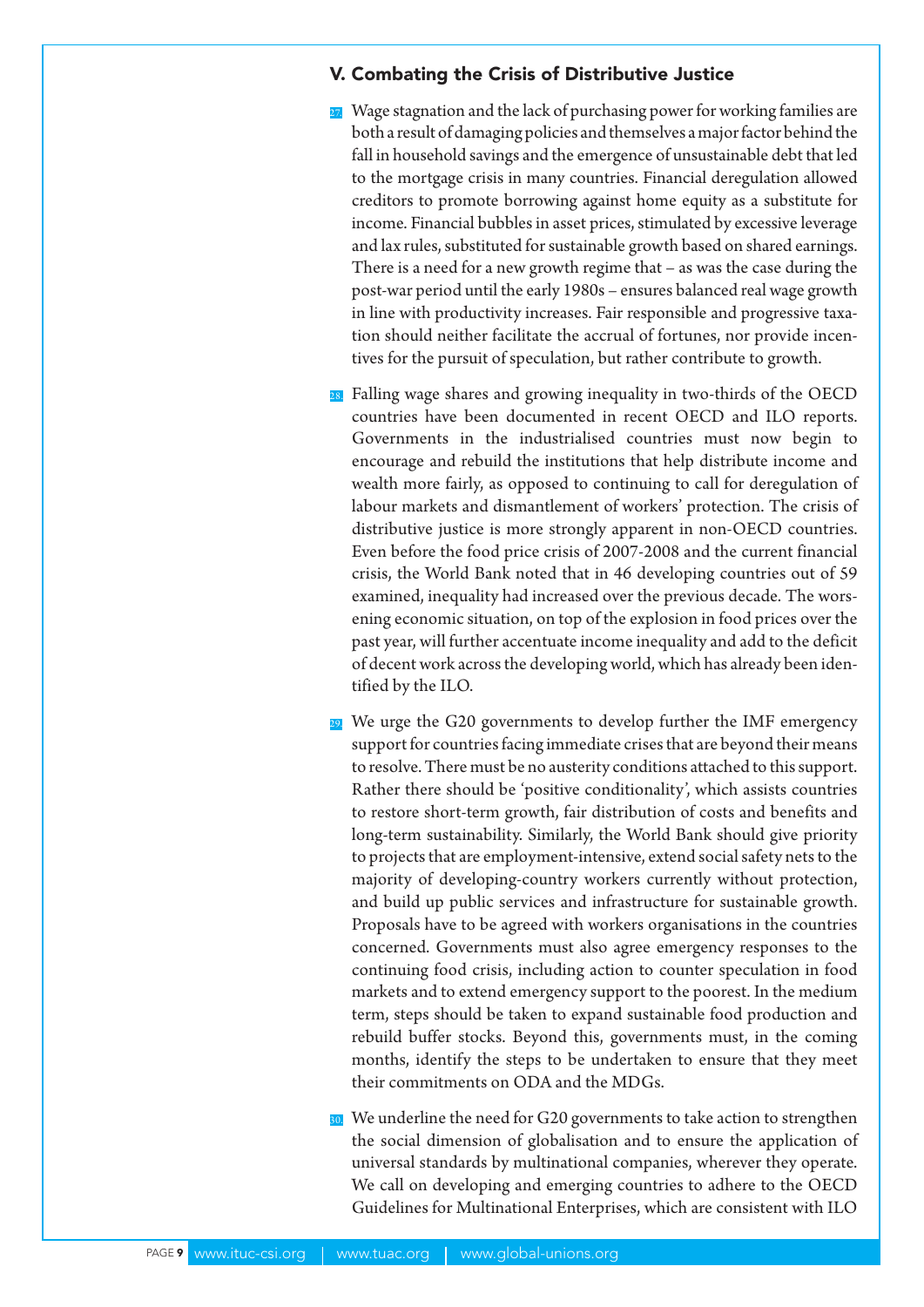standards, and for adhering governments to improve implementation by strengthening the National Contact Points and undertaking greater promotion.

#### VI. Conclusion

**31.** The international trade union movement has repeatedly denounced the growing divergence between unregulated and unmanageable financial markets, on the one hand and the financing needs of the real economy to provide decent work on the other. According to the OECD, the international financial architecture should be judged upon its capacity to "maintain financial stability by ensuring solvency of market participants", to "protect investors" against failures and fraud, and "to ensure efficient and effective financial markets". In past weeks it has become clear that the system has failed to deliver on all three objectives. Beyond the G20 meeting, cooperation must be extended at all levels – G7, G8, Europe, OECD and the IFIs – to avoid regulatory arbitrage and ensure global reach of the new architecture. Working people require a seat at the table in these meetings and institutions. They have little confidence that bankers and governments meeting behind closed doors will get it right this time. There must be full transparency, disclosure and consultation. The Global Union organisations are ready to play their role in this process.